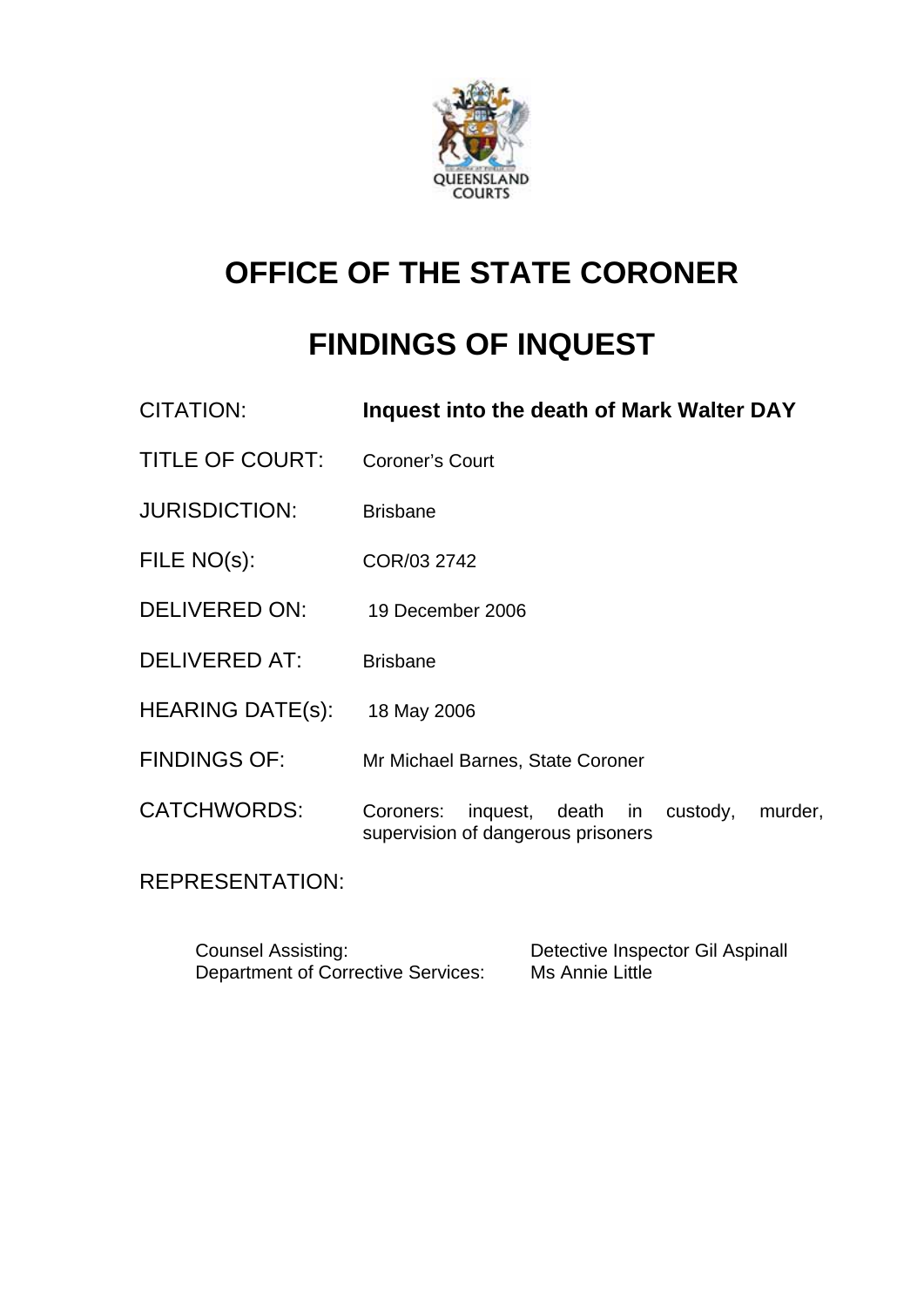# Findings of the inquest into the death Mark Walter Day

### **Table of contents**

| The admissibility of evidence and the standard of proof3 |  |
|----------------------------------------------------------|--|
|                                                          |  |
|                                                          |  |
|                                                          |  |
|                                                          |  |
|                                                          |  |
|                                                          |  |
|                                                          |  |
|                                                          |  |
|                                                          |  |
|                                                          |  |
|                                                          |  |
|                                                          |  |
|                                                          |  |
|                                                          |  |
|                                                          |  |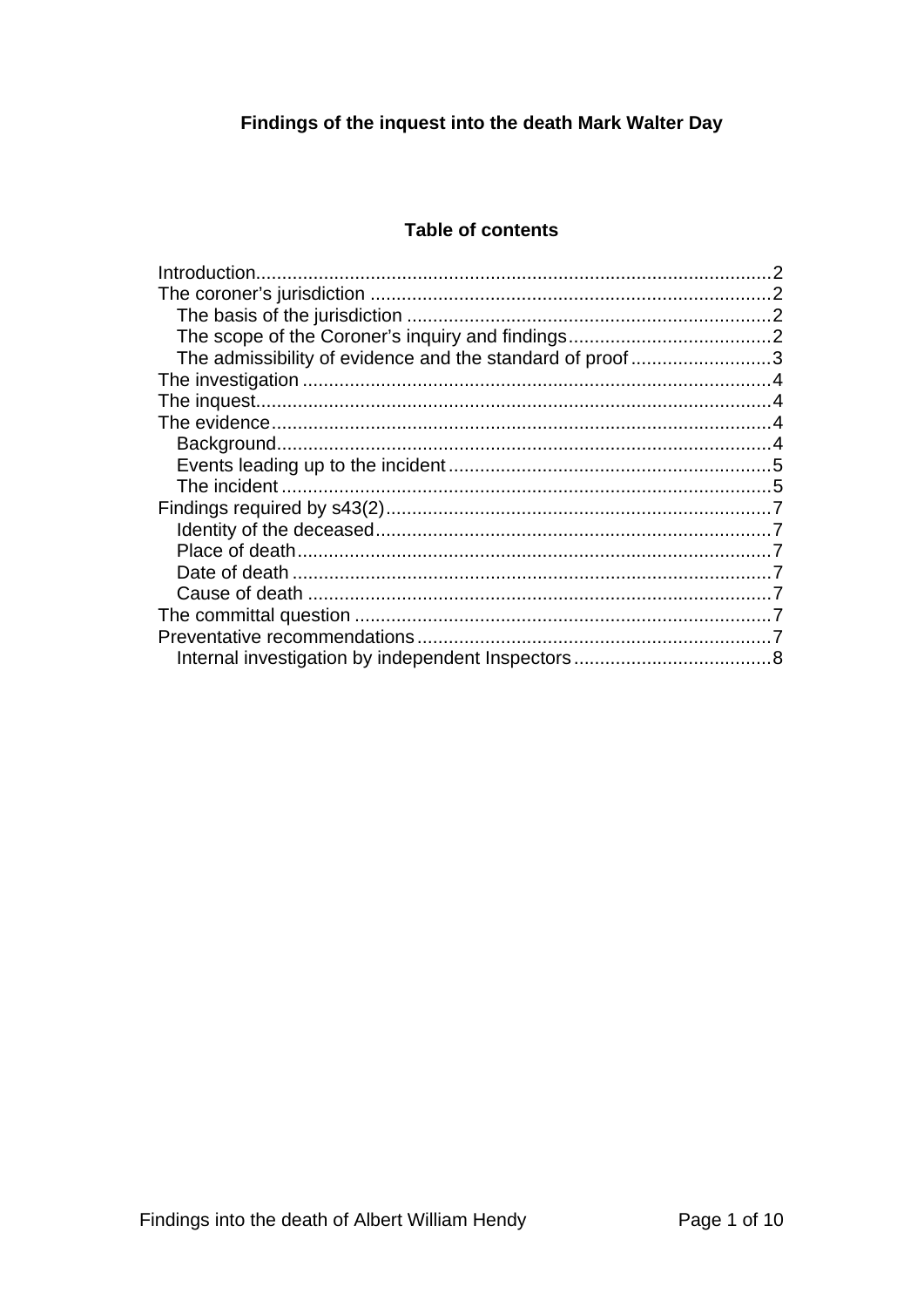The *Coroners Act 1958* provides in s43(1) that after considering all of the evidence given before a coroner at an inquest the coroner shall give his or her findings in open court. What follows are my findings in the inquest held into the death of Mark Walter Day.

## *Introduction*

On 3 October 2003, Mark Walter Day an inmate at the Sir David Longland Correctional Centre died as a result of a violent prolonged attack by a prisoner who had previously been convicted of murdering another prisoner. The attacker has since been convicted of Mr Day's murder. These findings seek to explain how the death happened, consider whether any other persons should face criminal charges in connection with the death and consider whether any changes are needed to prison policies or procedures to reduce the likelihood of deaths occurring in similar circumstances in future.

## *The coroner's jurisdiction*

Before turning to the evidence, I will say something about the nature of the coronial jurisdiction.

#### **The basis of the jurisdiction**

Although the inquest was held in 2006, as the death being investigated occurred before 1 December 2003, the date on which the *Coroners Act 2003* was proclaimed, it is a "*pre-commencement death*" within the terms of s100 of that Act and the provisions of the *Coroners Act 1958* (the Act) are therefore preserved in relation to it.

Because the police officer who first became aware of the death considered it to be "*an unnatural death*" within the terms of s7(1)(a)(i) of the Act, and as Mr Day was in custody when he died, the officer was obliged by s12(1) to report it to a coroner. Section 7(1) confers jurisdiction on a coroner to investigate such a death and s7B authorises the holding of an inquest into it.

#### **The scope of the Coroner's inquiry and findings**

A coroner has jurisdiction to inquire into the cause and the circumstances of a reportable death.

The Act, in s24, provides that where an inquest is held, it shall be for the purpose of establishing as far as practicable:-

- $\bullet$  the fact that a person has died,
- the identity of the deceased,
- when, where and how the death occurred; and
- whether anyone should be charged with a criminal offence alleging he/she caused the death.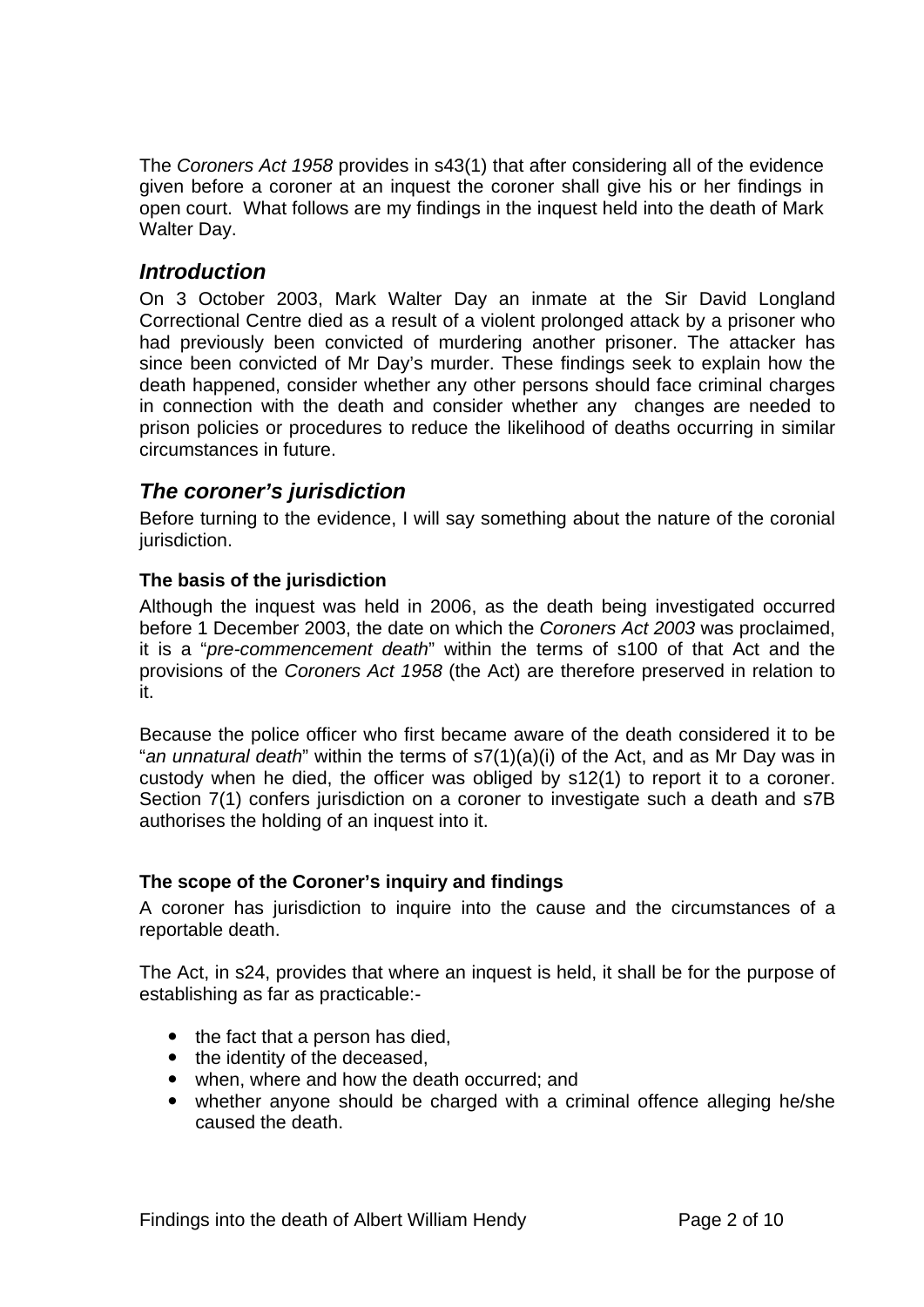After considering all of the evidence presented at the inquest, findings must be given in relation to each of those matters to the extent that they are able to be proved.

An inquest is not a trial between opposing parties but an inquiry into the death. In a leading English case it was described in this way:-

*It is an inquisitorial process, a process of investigation quite unlike a criminal trial where the prosecutor accuses and the accused defends… The function of an inquest is to seek out and record as many of the facts concerning the death as the public interest requires.*<sup>1</sup>

The focus is on discovering what happened, not on ascribing guilt, attributing blame or apportioning liability. The purpose is to inform the family and the public of how the death occurred with a view to reducing the likelihood of similar deaths occurring in future. As a result, the Act authorises a coroner to make preventive recommendations referred to as riders. However, a coroner must not frame his or her findings or any comments in such a way as to appear to determine any question of civil liability or as to suggest that any person is guilty of a criminal offence.<sup>2</sup>

#### **The admissibility of evidence and the standard of proof**

Proceedings in a coroner's court are not bound by the rules of evidence because s34 of the Act provides that "*the coroner may admit any evidence the coroner thinks fit*" provided the coroner considers it necessary to establish any of the matters within the scope of the inquest*.* 

This flexibility has been explained as a consequence of an inquest being a factfinding exercise rather than a means of apportioning guilt: an inquiry rather than a trial. $3$ 

A coroner should apply the civil standard of proof, namely the balance of probabilities, but the approach referred to as the *Briginshaw* sliding scale is applicable.<sup>4</sup> This means that the more significant the issue to be determined, the more serious an allegation or the more inherently unlikely an occurrence, the clearer and more persuasive the evidence needed for the trier of fact to be sufficiently satisfied that it has been proven to the civil standard.<sup>5</sup>

It is also clear that a coroner is obliged to comply with the rules of natural justice and to act judicially. $6$  This means that no findings adverse to the interest of any party may be made without that party first being given a right to be heard in opposition to that finding. As *Annetts v McCann<sup>7</sup>* makes clear that includes being given an opportunity to make submissions against findings that might be damaging to the reputation of any individual or organisation.

 $\overline{a}$ 

<sup>1</sup> *R v South London Coroner; ex parte Thompson* (1982) 126 S.J. 625 2

 $2$  s43(6)

<sup>&</sup>lt;sup>3</sup> *R v South London Coroner; ex parte Thompson* per Lord Lane CJ, (1982) 126 S.J. 625<br><sup>4</sup> Anderson v Blashki [1993] 2 VR 89 at 96 per Gobbo J

<sup>&</sup>lt;sup>5</sup> Briginshaw v Briginshaw (1938) 60 CLR 336 at 361 per Sir Owen Dixon J

<sup>6</sup> *Harmsworth v State Coroner* [1989] VR 989 at 994 and see a useful discussion of the issue in

Freckelton I., "Inquest Law" in *The inquest handbook*, Selby H., Federation Press, 1998 at 13 7  $(1990)$  65 ALJR 167 at 168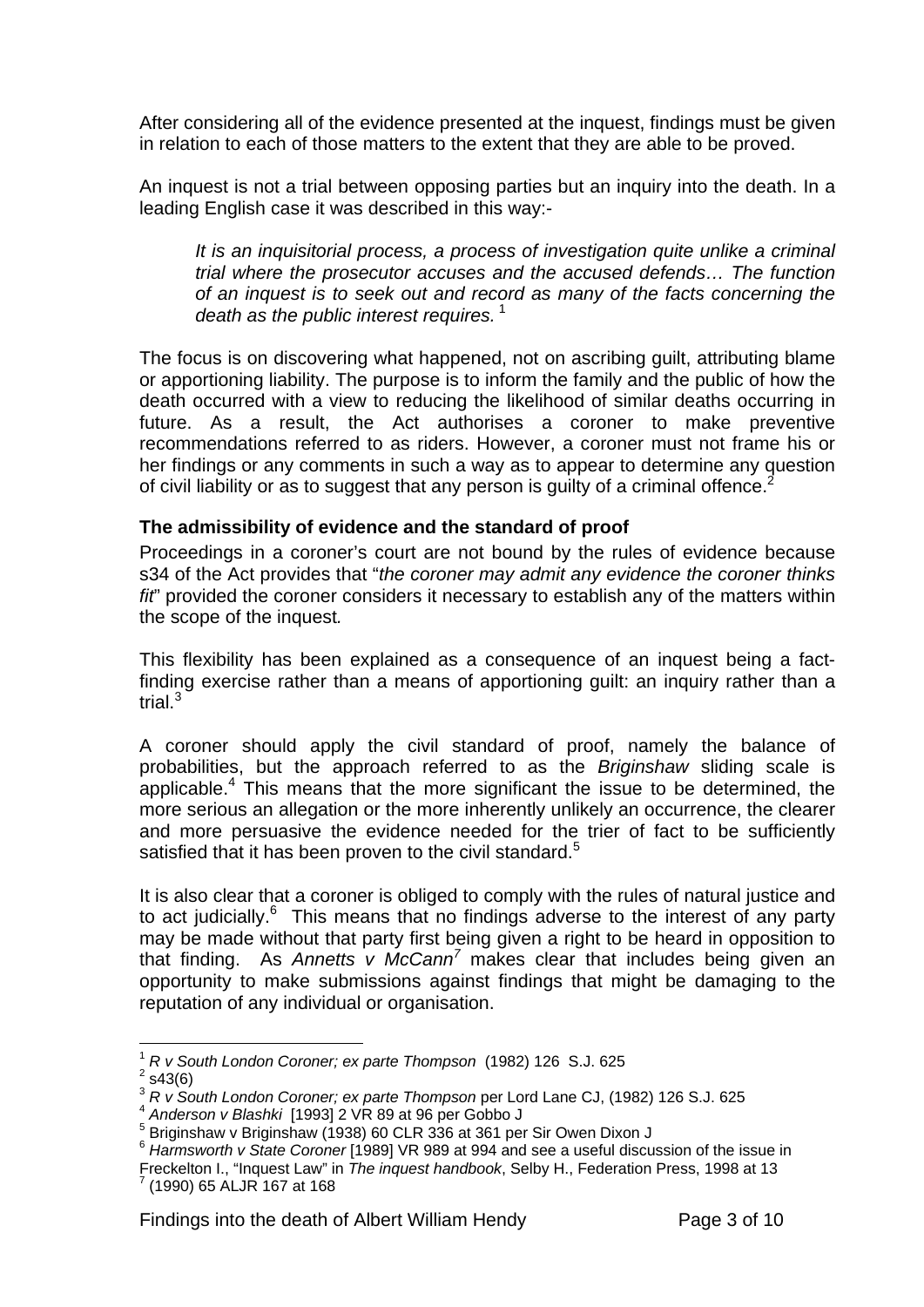#### *The investigation*

I turn now to a description of the investigation into this death. Soon after Mr Day was found deceased Detective Sergeant Phillip Notaro of the Queensland Police Service's Corrective Services Investigation Unit was directed to conduct a comprehensive coronial investigation.

All relevant witnesses were interviewed and statements obtained and exhibits collected. On 9 October 2003, an autopsy was conducted by Dr Beng Ong, a Forensic Pathologist, at the John Tonge Centre Mortuary.

A comprehensive crime scene examination was undertaken by forensic officers.

I am satisfied that the investigation into this death was competent and thorough.

#### *The inquest*

An inquest was opened in Brisbane on Thursday, 18 May 2006. Detective Inspector Aspinall was appointed to assist me. Leave to appear was granted to the Department of Corrective Services. All of the statements, records of interview, medical records, photographs, police reports and Department of Corrective Services investigation reports and materials gathered during the investigation were tendered into evidence.

Some weeks before the inquest was opened a copy of the police investigation report was provided to Mr Day's mother Mrs Theresa Wallwork. After the family had an opportunity to consider that material, his mother, advised the court that neither she nor any other family member wished to attend the inquest and there were no matters they wished to raise for investigation. The family indicated that they did not wish to challenge versions contained in the documents, which had been tendered, nor cross-examine any of the witnesses.

Having considered all of that material and having regard to the criminal prosecution, industrial and disciplinary action that has been taken in connection with the events surrounding the death of Mr Day which I detail later in these findings, I have come to the view that no good purpose would be served by hearing any oral evidence. The factual circumstances of the death have been established beyond reasonable doubt and remedial action has been taken to address systemic failings that had allowed the death to occur. I consider that the evidence contained in the tendered material is sufficient to enable me to make the findings required by the Act and that there is no other purpose which would warrant any witnesses being called.

#### *The evidence*

I turn now to the evidence. Of course, I cannot even summarise all of the information contained in the exhibits but I consider it appropriate to record in these reasons, the evidence I believe is necessary to understand the findings I have made.

#### **Background**

First, I wish to acknowledge the assistance I received from a document kindly provided to me by Mr Day's mother entitled "Extract of a Report on the History and Life of Mark Walter Day." It gave me some insight into Mr Day's early life.

Findings into the death of Albert William Hendy Page 4 of 10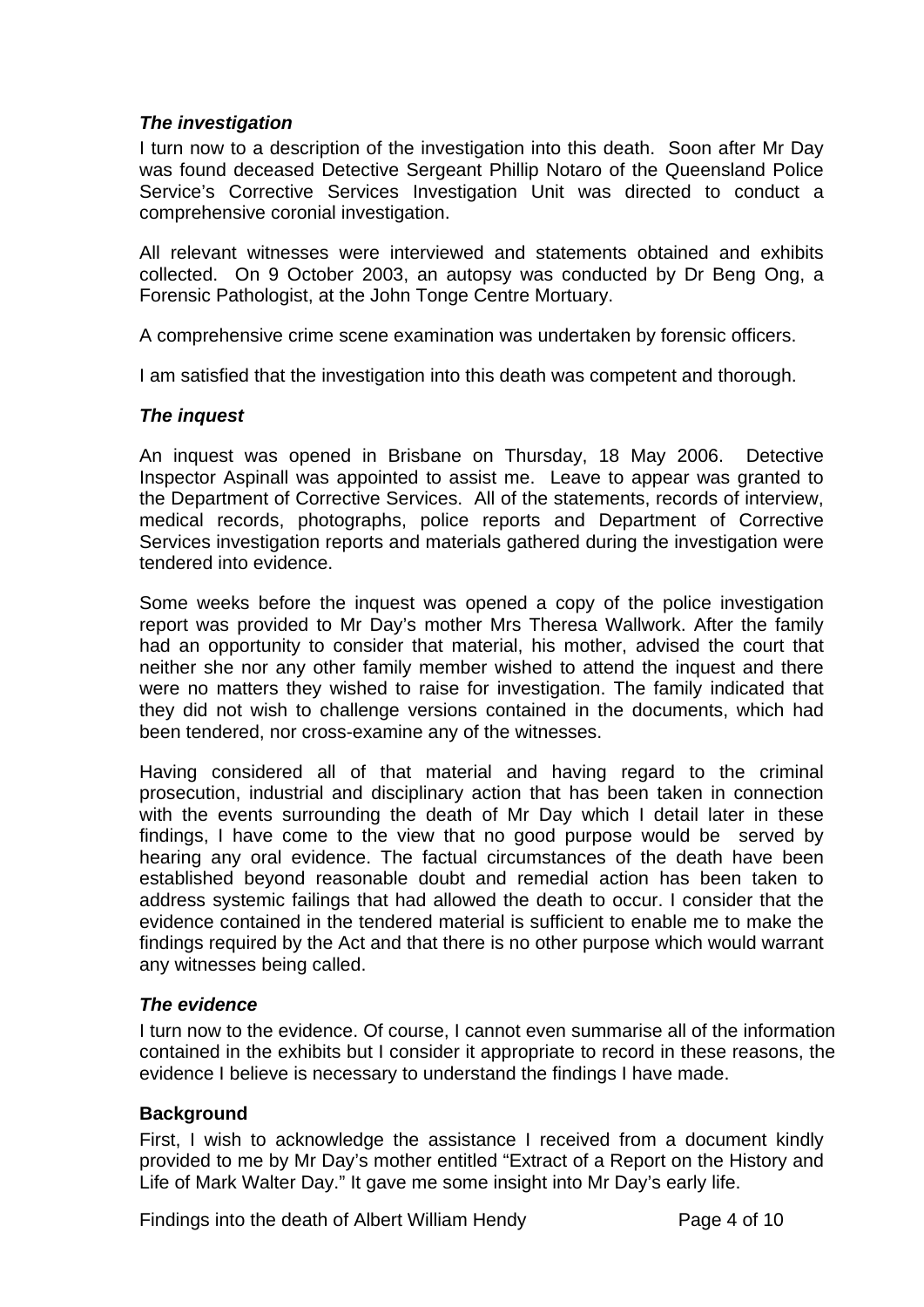His mother and father separated when he was only seven years of age. According to his mother, Mr Day's father had minimal contact with them. She believes this had a profound affect upon their son.

He has a brother and a sister, who continued to be close and supportive of Mr Day throughout his life.

Once he reached adolescence, his conduct changed quite dramatically and he commenced to regularly run away from home and became virtually uncontrollable. Mr Day had a loving, respected and supporting family in his mother, brother and sister, however they were unable to persuade him to change his antisocial ways.

Mr Day's criminal history began in 1989 when he was sixteen years of age. He was convicted of property offences and placed under Care and Control of the Family Services Department for two years, with strict custody for three months.

During 1991, he received further convictions in relation to property and robbery offences, receiving a six month term of imprisonment.

On 28 January 1992, he was convicted of further property offences and was sentenced to seven years imprisonment. He remained in custody for the remainder of his life.

On 12 September 1994 Mr Day murdered a fellow prisoner Nguyen Dung VAN at the Lotus Glen Correctional Centre. On 1 March 1995, he was convicted of the murder and sentenced to life imprisonment.

On 12 September 1997, Mr Day murdered another prisoner, Scott Lawrence Topping at the Woodford Correctional Centre. On 29 February 2000, he was again sentenced to life imprisonment with a minimum of twenty-five years to be served.

As a result, he was not eligible for parole until 28 February 2025.

#### **Events leading up to the incident**

Due to his convictions for the murders of two prisoners, Mr Day was accommodated within the Maximum Security Unit (MSU) at the Sir David Longland Correctional Centre at Wacol, Brisbane.

Jason John Nixon was housed in the same unit. He too had been sentenced to life imprisonment for the murder of a fellow prisoner and he was eligible for parole on 23 November 2014.

Mr Day and Mr Nixon were allowed to associate for two (2) hours a day in the exercise yard between 9.00am and 11.00am as part of an "approved association" under the provisions of each prisoner's Individual Management Plan.

#### **The incident**

The area where this incident occurred is monitored by video-surveillance cameras and, as a result, the entire incident resulting in Mr Day's death was captured on film.

On 8 October 2003, Mr Day and Mr Nixon were escorted separately to the exercise yard of C Wing shortly after 9.00am. This was a daily occurrence. There was no

Findings into the death of Albert William Hendy Page 5 of 10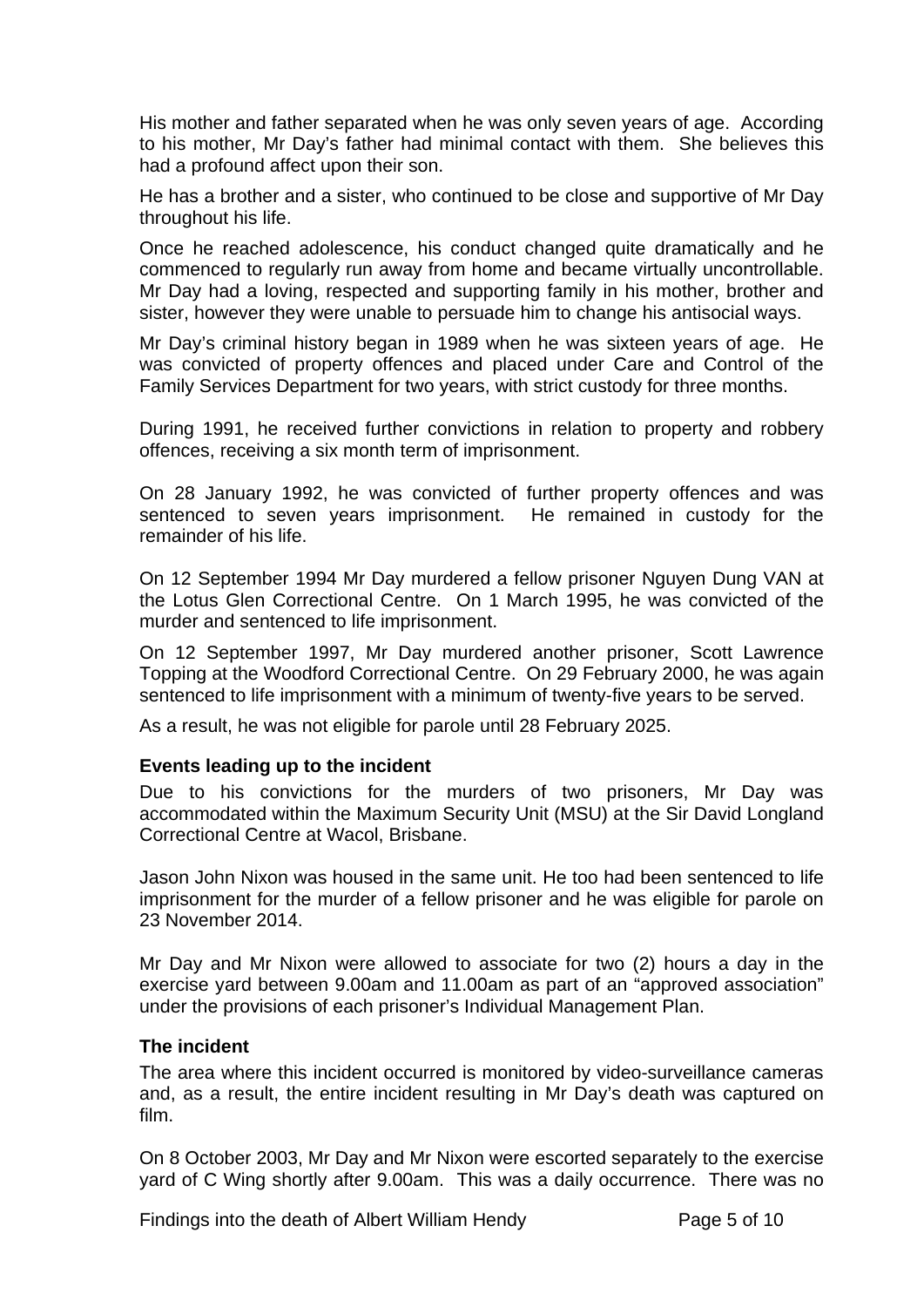indication leading up to this time that there was any animosity between them. There was no one else in the exercise yard and no one entered until after Mr Day was killed.

At approximately 10.48am, Mr Nixon and Mr Day were lying on the floor of the exercise yard sunbaking. There had been little or no interaction between them up until this stage. Mr Day was lying on his back on an exercise mat with his headphones on listening to his radio.

Mr Nixon is seen to get to his feet and commence a violent attack upon Mr Day as he lay on the ground. As Mr Nixon approached Mr Day, the video footage shows an object appearing on the ground, which was later identified as several bars of soap inside a brown prison issue sock. Mr Nixon later confessed to using the object to assault Mr Day.

Mr Nixon commenced punching and kicking Mr Day. Mr Day attempted to get to his feet, but he was punched and kicked back to the ground. Mr Nixon then commences to kick and stomp Mr Day in the region of his head and neck. He can be seen holding onto a punching bag suspended near Mr Day to maintain his balance.

At 10.51am Mr Nixon ceased kicking and stomping on Mr Day but he then proceeded to stand on Mr Day's neck and throat with one foot utilising his full weight. Mr Nixon remained standing on Mr Day's throat for six minutes.

At 10.57am, Mr Nixon removed his foot from Mr Day's throat and walked around the exercise yard, putting his shirt on. He then returned to Mr Day where he again stood on Mr Day's throat until 11.02am.

At approximately 11.02am, Corrective Services Officer McKay attended the exercise yard of C Wing to take Mr Day and Mr Nixon back to their cells. Mr McKay immediately discovered Mr Day's motionless and bloodied body on the floor of the exercise yard.

When Mr Nixon came to the door and placed his hands through the slot in order to be handcuffed he said to Mr McKay, "*Don't worry about him chief, he's dead*."

Mr Nixon was removed from the exercise yard and a short time later he spoke with Centre Services Manager Ian Eggins and stated, "*I had a problem with Day and it's all resolved.*"

Nurses Phillips and Suddes attended the exercise yard and attempted to resuscitate Mr Day. A short time later paramedics arrived at the scene and continued the resuscitation efforts. At 11.32am these ceased when it was ascertained that Mr Day was dead.

Doctor Beng Ong, a forensic pathologist attended the scene and examined Mr Day and declared life extinct at 3.50pm.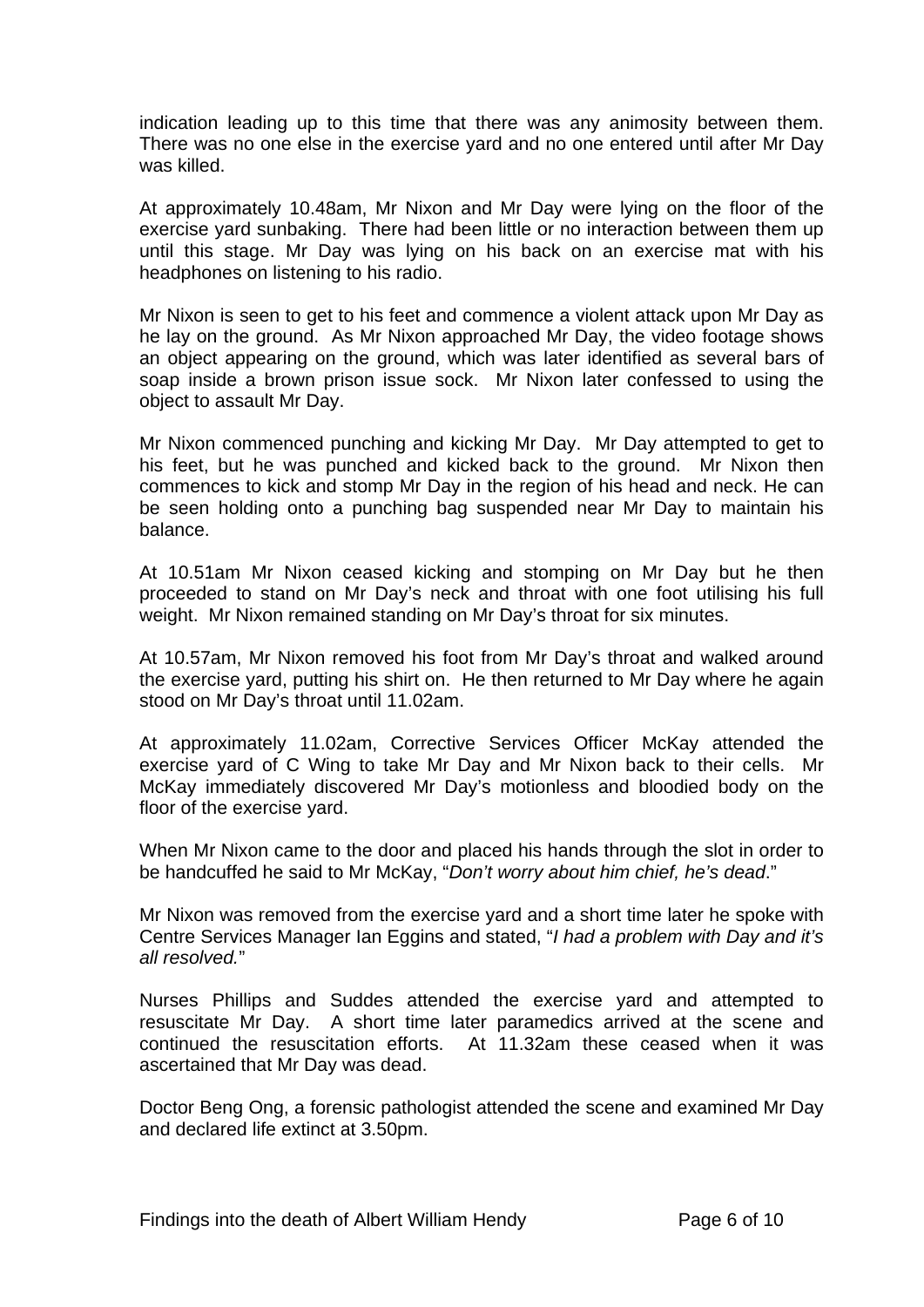He conducted an autopsy examination on Mr Day's body at the John Tonge Centre Mortuary on 9 October 2003. He advised that, in his opinion, Mr Day died from "*pressure to the neck*". This is consistent with what is depicted on the videosurveillance footage.

An immediate investigation was commenced by the Corrective Services Investigation Unit into the circumstances surrounding this incident. As a result of that investigation, Jason John Nixon was charged with Mr Day's murder.

#### *Findings required by s43(2)*

I am required to find, so far as has been proved, who the deceased was and when, where and how he came by his death.

As a result of considering all of the material contained in the exhibits, I am able to make the following findings:

|                    | <b>Identity of the deceased</b> – The deceased person was Mark Walter Day                                                                                   |
|--------------------|-------------------------------------------------------------------------------------------------------------------------------------------------------------|
| Place of death $-$ | He died whilst in the custody of the Department of<br>Corrective Services at the Maximum Security Unit,<br>Sir David Longland Correctional Centre at Wacol. |
| Date of death -    | He died on 8 October 2003                                                                                                                                   |
| Cause of death $-$ | He died as a result of "pressure to the neck" whilst<br>being murdered by prisoner Jason John Nixon.                                                        |

#### *The committal question*

In this matter, I do not need to turn my mind to the question of whether I should commit any person for trial in relation to Mr Day's murder because on 1 October 2004 and Jason Nixon pleaded guilty to murdering Mr Day and was sentenced to an indefinite life sentence.

I find that no other person, apart from Jason John Nixon, directly contributed to Mr Day's death. I find also that although there are bases for concern about how some Department of Corrective Services officers discharged their duties, which I shall detail later, there is no evidence to suggest that the action of any correctional services staff directly contributed to Mr Day's murder to the extent that those failings could found charges based on criminal negligence.

#### *Preventative recommendations*

Section 43(5) of the Act prohibits a coroner from expressing any opinion on a matter outside the scope of the inquest except in a rider which is, in the opinion of the coroner, designed to prevent the recurrence of similar deaths.

Obviously, prisons are dangerous places due to their clientele. This is known to departmental officers and they have comprehensive policies and practices in place to reduce the risk men like Messrs Day and Nixon pose. Some analysis of why those arrangements failed to prevent those risks from eventuating in the death of

Findings into the death of Albert William Hendy Page 7 of 10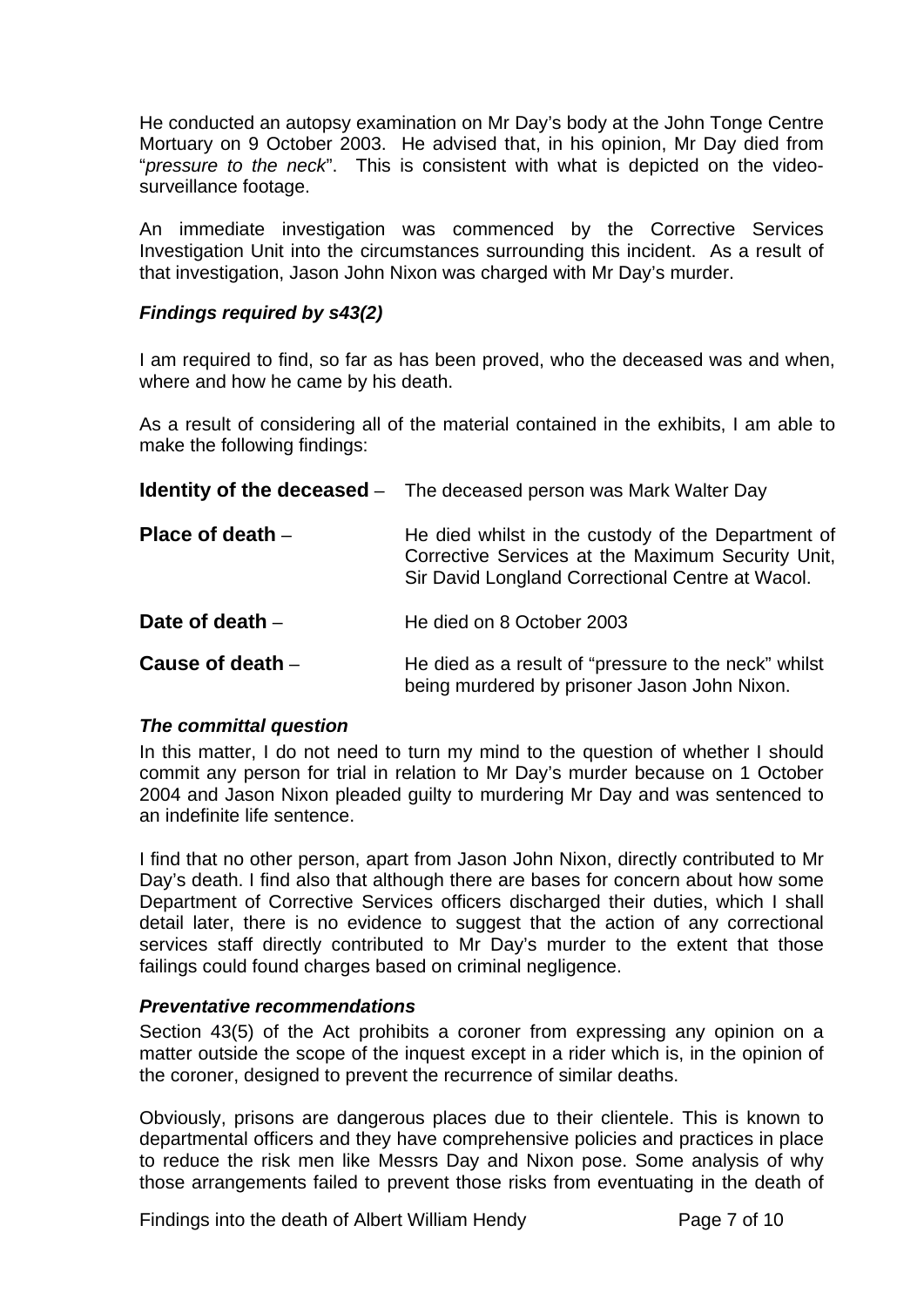Mr Day is necessary to ensure any mistakes that may have been made are not repeated.

The circumstances of Mr Day's death requires inquiry into why he was placed alone in the company of a man known to have previously murdered another prisoner and why Mr Nixon was able to carry out his deadly attack on Mr Day which extended over 14 minutes without anyone intervening. Indeed no prison officers became aware of the attack until Mr Nixon told one of them that Mr Day was dead.

#### **Internal investigation by independent Inspectors**

The Department of Corrective Services appointed Messes Lincoln and Kruhse as inspectors for the purpose of conducting an internal investigation into the incident that focussed on these aspects of the death. Their report was of great assistance to me.

The inspectors found that the prison authorities were aware that Messrs Day and Nixon had associated together in other institutions before with no negative results. They were also of the view that Mr Day's behaviour was improving and that he had earned the right to associate with other prisoners in a very controlled and structured way and that this was an essential element of his progress towards being re-integrated back into the general prison population. Mr Nixon had been participating in programs designed to assist with his anger management issues and with compliance with prison discipline. He had also been associating with another prisoner with no reported incidents. There was no intelligence suggesting they posed any particular risk to each other. However, both were on high security orders because it was recognised that there was a high risk that they might inflict death or serious injury on other prisoners. In the circumstances, I am satisfied that even though there were competing pressures that militated against these two prisoner being allowed to associate, provided that contact was properly supervised I am of the view that it was reasonable for authorities to allow it.

Regrettably, that supervision, which was clearly called for, didn't happen. All areas of the MSU including the exercise yard were filmed by closed circuit video cameras that could be viewed from the MSU control room. It was the duty of the correctional officer manning that control room on the day in question, CSO Smith, to monitor activity throughout the MSU. All cameras could be switched to show on the monitors in front of him. At the material time there was only one area of the MSU, other than the exercise yard, that needed monitoring.

The video film of the control room shows that between 10.30 am and 11.02 am Mr Smith did not look at the monitor at all. Instead, he read magazines, looked in a note book and talked on the phone. He totally failed to discharge his duty to monitor the actions of Messrs Nixon and Day while they were in the exercise yard. No other officer could do this. While it can not be proven what would have happened had CSO Smith adequately discharge his duties and alerted other officers as soon as Mr Nixon attacked Mr Day, there is a strong basis for suspecting that the death may have been avoided.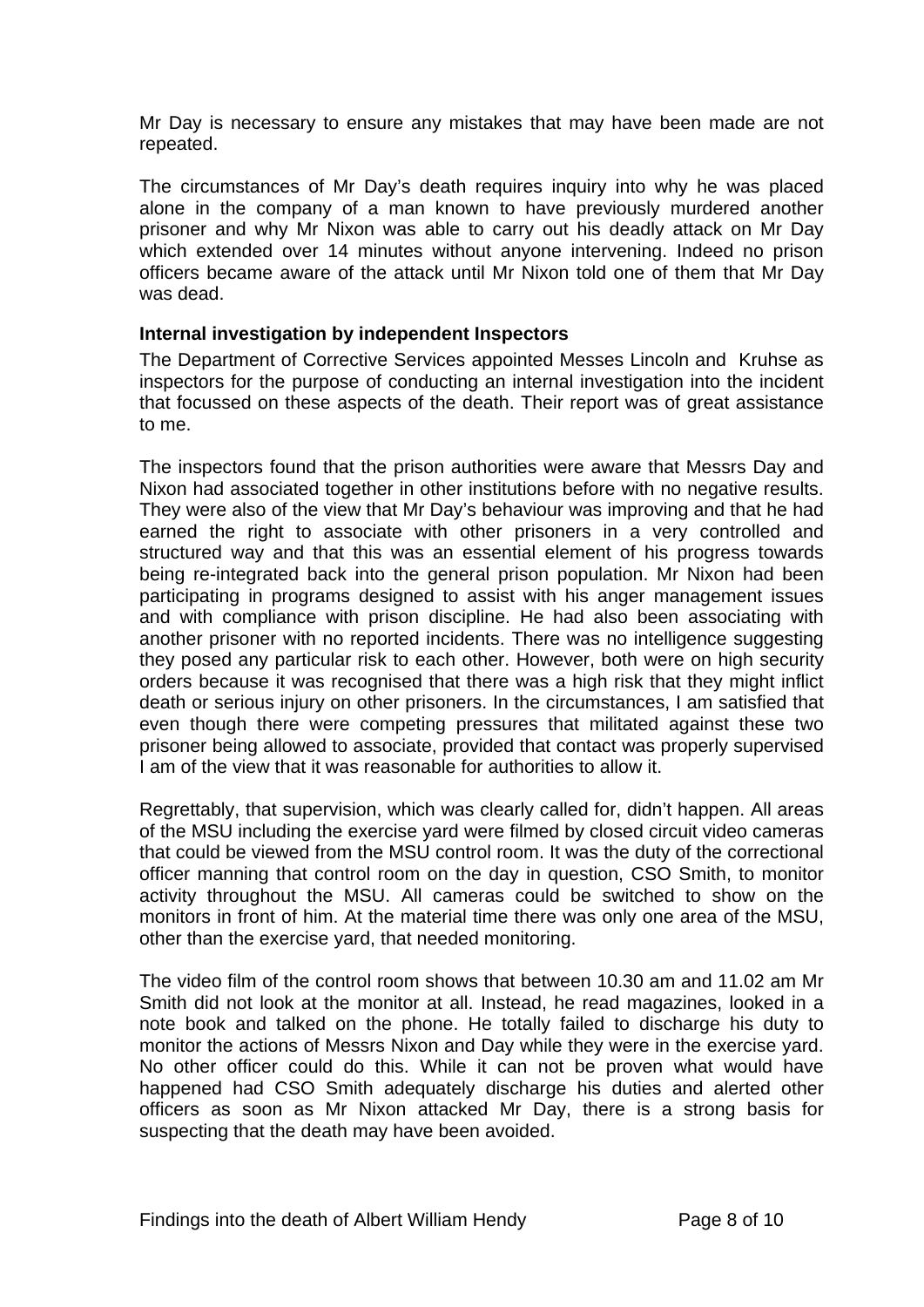It was also established that Mr Nixon was not searched in accordance with the relevant policies when he was moved from his cell into the exercise yard and that the entries in the search register indicating that he had been were false and made after the death of Mr Day had been discovered.

As a result of considering this evidence the inspectors made the following recommendations:-

- That the Department of Corrective Services give consideration to the commencement of show cause and/or disciplinary action against the officer who failed to adequately monitor the prisoners in the exercise yard.
- That the Department of Corrective Services give consideration to the commencement of show cause and/or disciplinary action against the officers who had failed to adequately search the prisoners and who made false entries in the search logs, and consider referring potential breaches by them of the *Corrective Services Act 2000* to the Queensland Police Service for further action.
- That the Department of Corrective Services consider conducting a full internal audit of the Maximum Security Unit, including a review of management, monitoring and reporting systems, with a view to accurately establishing what level of compliance currently exists within the unit with respect to legislation, policies and procedures.
- That the Department of Corrective Services consider a review of the current policies and procedures in place with respect to the operation of MSU's generally, with a view to developing and implementing policies and procedures that are more specific to MSU environments and prisoners, and which recognise the heightened security and management risks that MSU prisoners present.
- That the Department of Corrective Services consider a review of the policies and procedures relating to prisoner association, with a view to developing and implementing policies and procedures that incorporate a wider range of risk factors to be considered when determining whether it is safe for particular prisoners to associate with others.

I sought and was provided with a written advice from the Department of Corrective Services concerning what action it had taken in response to the inspectors' recommendations.

Disciplinary action was taken against all three officers referred to in the first two recommedaions. One was dismissed, one retired before the action could be resolved and one was formally reprimanded.

The QPS determined that insufficient evidence existed to commence a criminal prosecution against any of these officers.